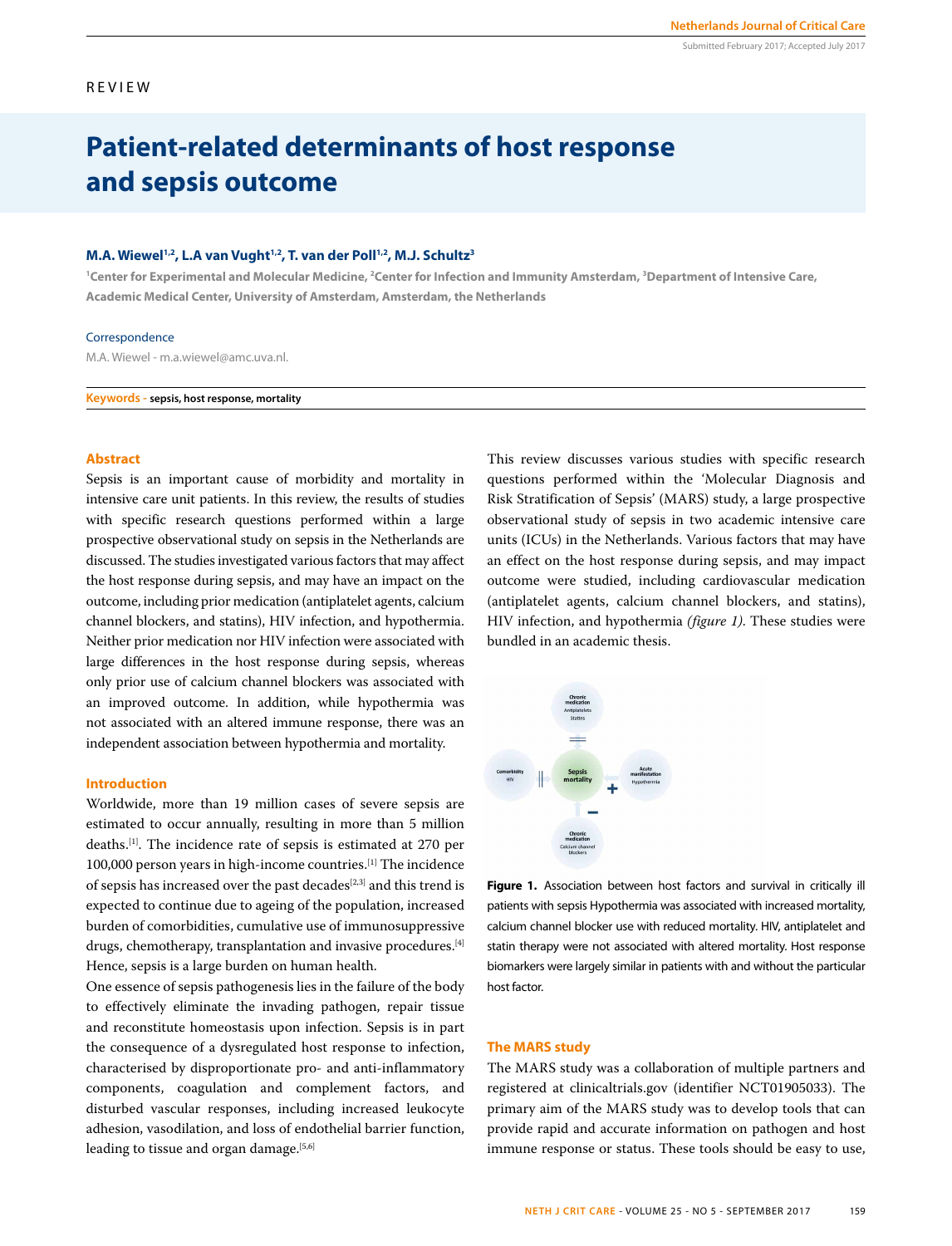Host factors influencing sepsis

available at or close to the bedside, aiding the clinician in the determination of the optimal treatment in an individual patient. From 2011 until 2013, consecutive patients aged 18 years or older and admitted to the mixed medical-surgical ICUs of the Academic Medical Center in Amsterdam and the University Medical Center Utrecht were included if they were expected to have a length of stay of at least 24 hours; the project had no other inclusion and exclusion criteria.[7-11]

Clinical data were prospectively collected from all patients, including demographics, premorbid comorbidities, use of prior (cardiovascular) medication, ICU admission characteristics, daily physiological measurements, disease severity scores, complications such as acute kidney injury and acute respiratory distress syndrome, and microbiology test results and antibiotic prescriptions. For all patients, leftover plasma was stored for protein biomarker analysis, including measurement of cytokines, endothelial activation and coagulation markers; also, whole blood was collected for genome wide RNA expression profiling of leukocytes. During the three-year study period, 6984 unique patients were enrolled in the MARS study, amounting to 8305 ICU admissions.

#### **Prior cardiovascular medication**

Cardiovascular disease is among the most common premorbid diseases in sepsis patients.[12,13] Preclinical studies using animals and observational studies in humans suggest that several cardiovascular drugs possess anti-inflammatory, antioxidant and other immune-modulatory effects, which, when used during infection, may modify the host response to sepsis.<sup>[14-17]</sup>

#### *Antiplatelet therapy*

Besides their role in primary haemostasis, platelets also exert important immune functions.<sup>[16,18]</sup> While platelets have been implicated in multiple inflammatory and procoagulant reactions, knowledge on effects of antiplatelet therapy on host response in sepsis patients is very limited. In the MARS study it was hypothesised that antiplatelet therapy modifies the host response during sepsis. In the MARS cohort, severity of illness upon ICU admission was similar in antiplatelet users compared with non-users and there was no association with an altered risk of mortality.[19] There was also no association between prior antiplatelet therapy and plasma concentrations of biomarkers indicative of key host responses to severe infection. Specifically, antiplatelet therapy was not associated with alterations in systemic inflammation, coagulation, endothelial activation, or renal injury during sepsis.

Previous observational studies investigating associations between antiplatelet therapy and outcomes in patients admitted to an ICU with sepsis have reported variable results.[20-23] Two of these studies used propensity matching to correct for baseline differences between antiplatelet users and non-users.[21,23] One of them entailed patients admitted to a medical ICU with severe

sepsis or septic shock, and observed no influence of antiplatelet therapy after adjusting for the propensity to receive antiplatelet therapy and severity of illness, calculated using the APACHE III score.<sup>[21]</sup> The other one encompassed patients admitted to the ICU with systemic inflammatory response syndrome (SIRS), a subgroup of which was classified as sepsis; propensity analysis revealed a mortality reduction in acetylsalicylic acid users in both the overall SIRS population and the sepsis subgroup.[23] While both studies adjusted for concurrent statin use, other prior medication use, such as beta-blockers, calcium channel blockers, and ACE inhibitors, was not taken into account.<sup>[21,23]</sup> The third study consisted of a regression analysis to establish the impact of prior antiplatelet therapy on sepsis outcome showing an association between low-dose acetylsalicylic acid therapy with decreased hospital or ICU mortality.<sup>[22]</sup> Another study concerning the continuous use of acetylsalicylic acid during ICU stay reported similar findings.<sup>[24]</sup> Lastly, an investigation reported an association between prior antiplatelet treatment and reduced sepsis mortality using a medical claims database.[20] The analysis of the MARS data was different from these previous reports in several aspects. First, in the MARS study patients were prospectively enrolled and classified based on strict diagnostic criteria and post-hoc assessment of trained research physicians, taking into account all available clinical and microbiological information. Second, propensity matching allowed us to compose comparable patients cohorts with respect to multiple relevant patient characteristics. Sepsis patients are heterogeneous in terms of age, comorbidity, genetic background, severity, site and microbiology, and plasma biomarker levels demonstrated variability between patients, which may explain the lack of effect by prior antiplatelet therapy. Nonetheless, these data argue against a beneficial effect of prior antiplatelet therapy on sepsis severity and outcome. To our knowledge no randomised controlled trials of antiplatelet therapy have been performed in critically ill sepsis patients.

#### *Statins*

Several investigators have looked at the association between prior statin use and outcome in hospitalised patients with infections. Considering the abundant literature on pleiotropic non-lipid-lowering properties of statins, the MARS study was used to explore associations between prior statin use and host response characteristics in critically ill patients with sepsis. For this, plasma biomarkers were measured to provide insight into systemic inflammatory reactions, activation of the endothelium and the coagulation system, and studied whole genome expression profiles in blood leukocytes. Sepsis patients who were on prior statin therapy prior to admission were compared with those who were not on prior statin therapy, in both the complete and in a propensity score matched cohort. The results of this analysis suggest that prior statin therapy does not affect any of the host response pathways in ICU patients with sepsis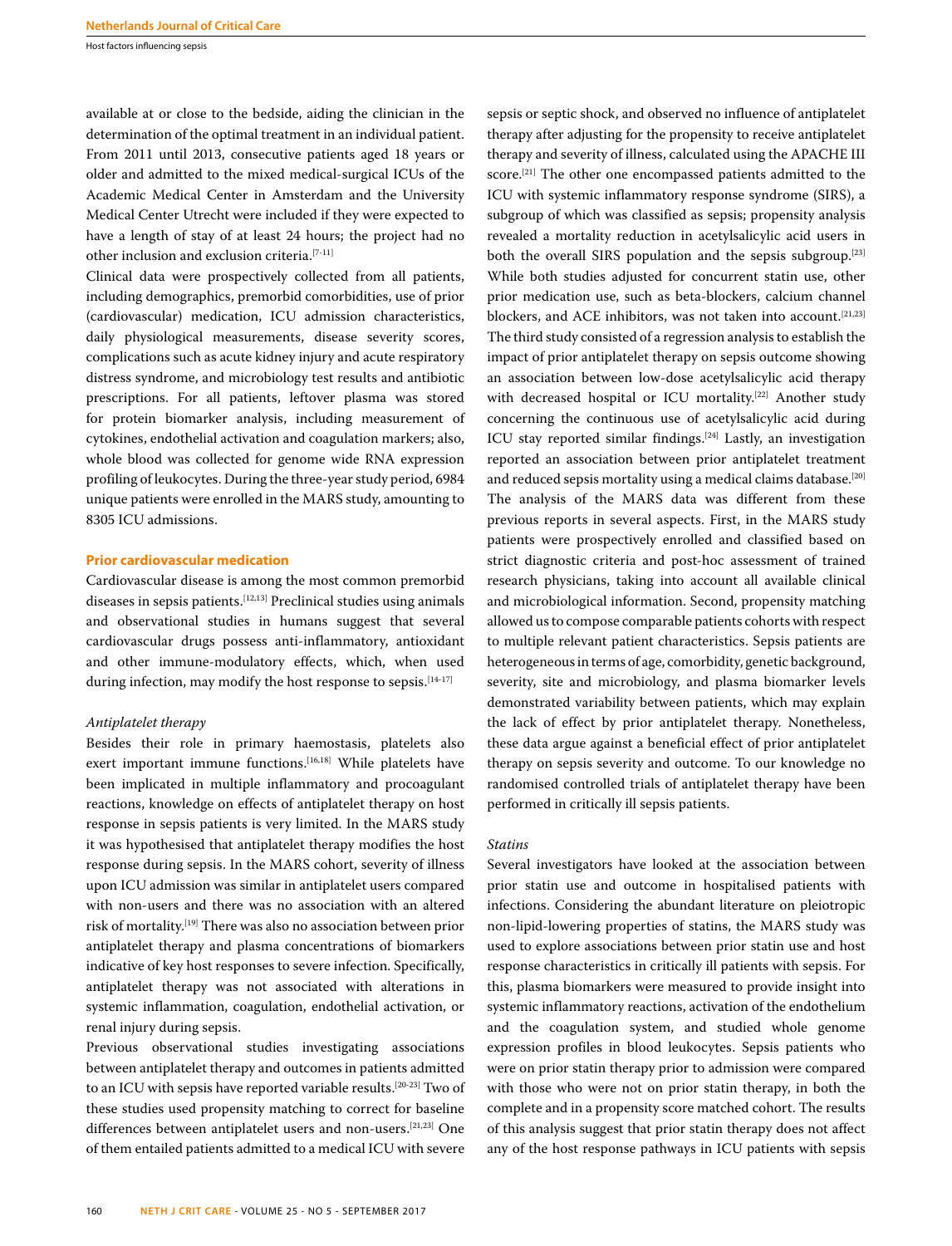(as yet unpublished data). In the MARS cohort, prior statin use was not associated with altered mortality either.

Previous investigations in patients with infection and/or sepsis studying the association between statin use and host response biomarkers were small or limited in the number of biomarkers studied. Only one study focused on sepsis patients admitted to the ICU, which showed that atorvastatin treatment was neither associated with altered plasma IL-6 levels nor survival.<sup>[25]</sup> Prior statin therapy, however, was associated with low baseline plasma IL-6 levels and continuation of atorvastatin in this cohort was linked to improved survival.<sup>[25]</sup>

Most observational studies have shown a survival benefit for patients with sepsis on prior statin therapy, with recent metaanalyses reporting an overall lower risk of sepsis and infectionassociated death in prior statin users.[26,27] Several trials were undertaken, demonstrating no therapeutic effect of statins on sepsis outcome.<sup>[27,28]</sup> Heterogeneity of the study groups was an important limitation of the meta-analysed observational studies. Therefore, in the MARS study the analyses were adjusted for important co-variables, including many comorbidities and prior (cardiovascular) medication. Also, 'healthy user' effects cannot be ruled out, which may have influenced the protective effect of statins in some studies, and publication bias may have occurred. Altogether, these data suggest that statin therapy does not influence the host response to sepsis in patients requiring ICU admission.

#### *Calcium channel blockers*

Studies in animals have suggested that calcium channel blockers (CCBs) can lower mortality induced by endotoxaemia or sepsis by restoring intracellular calcium homeostasis;[29-33] however, knowledge on the association between prior CCB use and outcome in humans with sepsis is limited. Therefore, this association was studied in the MARS cohort of critically ill patients with sepsis. Prior use of CCBs was associated with improved survival in multivariable analysis of the complete cohort as well as in analysis of a cohort in which CCB users were matched to controls by demographics, comorbidities and prior medication.<sup>[34]</sup> The influence of CCBs on three key host response systems implicated in sepsis pathogenesis was studied (i.e., activation of the cytokine network, the vascular endothelium and the coagulation system) by measuring biomarkers indicative of these responses during the first four days after ICU admission. Biomarkers were similar in propensity-matched CCB users and non-users except for less reduction in antithrombin levels relative to normal values in CCB users. In the unmatched cohort, CCB use was associated with reduced cytokine release and blunted reductions in the anticoagulant proteins antithrombin and protein C, which suggests some effect of CCBs in patients who also receive other cardioprotective and/or vasoactive drugs. Since the finding on the potential beneficial effect of prior CCB use in patients

with sepsis was the first report on this association, these data should be confirmed in another sepsis cohort. One earlier study reported on the link between CCB use and outcome of severe infection. This retrospective analysis of the clinical records of 388 bacteraemic patients caused by aerobic Gramnegative bacilli and Staphylococcus aureus, prior CCB use was not associated with altered mortality in multivariate analysis. [35] This study differed from the MARS study in various ways, i.e., its retrospective nature, and patient inclusion criteria (only bacteraemic patients and the absence of information about the type of care).<sup>[35]</sup>

In multivariate analyses the relation between prior use of other cardioprotective medication and sepsis mortality was investigated. In particular the role of beta-blocker therapy in sepsis is currently under debate; a randomised controlled trial demonstrated a significant difference in 28-day mortality between septic shock patients treated with esmolol (49.4%), compared with the placebo group (80.5%).<sup>[36]</sup> In the MARS cohort, prior use of beta-blockers was not associated with altered 30-day mortality. One earlier observational study reported on prior beta-blocker use and sepsis outcome.<sup>[37]</sup> Patients previously prescribed beta-blockers had a lower frequency of death at 28 days than those previously untreated. Of importance, patients in this study were included based on hospital discharge records versus prospective inclusion by dedicated research physicians in the MARS study, and the fact that all hospitalised patients were enrolled versus ICU patients. [37] In a cohort of patients with pneumonia, prior beta-blocker use was not associated with mortality.[38] This study is different to the MARS study in that only pneumonia patients requiring hospital admission were included, whereas the MARS study was conducted in sepsis patients requiring intensive care and with different sources of infection.

#### **HIV infection**

The epidemiology of sepsis in patients infected with the human immunodeficiency virus (HIV) has changed dramatically upon the introduction of combination antiretroviral therapy.<sup>[39]</sup> The incidence of opportunistic infections has decreased and longterm survival improved; however, invasive bacterial infections and sepsis remain an important cause of morbidity and mortality in HIV patients.[40,41] The MARS investigators studied the impact of chronic HIV infection on the presentation, outcome and host response of sepsis patients.<sup>[42]</sup> ICU admissions of HIVpositive patients for sepsis more often involved pneumonia compared with admissions of HIV-negative patients. There were no significant differences in mortality up to one year after admission between HIV-positive and HIV-negative patients in the total sepsis cohort, as well as in the pneumosepsis subgroup. In ICU patients with sepsis, HIV/AIDS was independently associated with in-hospital mortality in other studies.<sup>[43-45]</sup> However, these differed from the MARS investigation in patient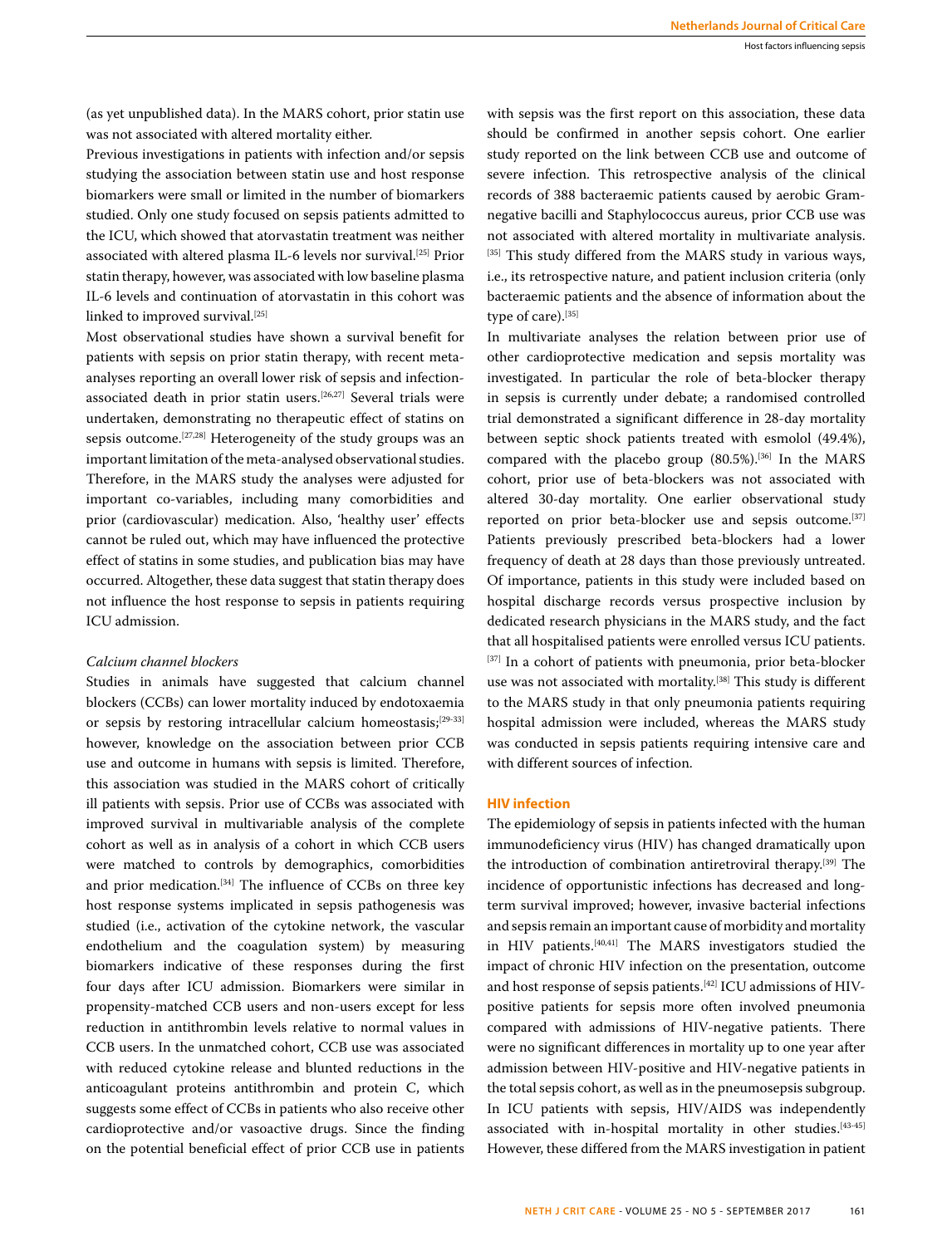Host factors influencing sepsis

selection<sup>[43,44]</sup> and setting,<sup>[45]</sup> resulting in a cohort of patients with more severe disease [43-45]. Over time, standards of care for HIV patients have improved considerably and studies suggest that survival of critically ill HIV-infected patients has improved in the era of widespread cART availability.<sup>[46,47]</sup> These findings indicate that in a setting with excellent access to care and HIV treatment, the prognosis of sepsis patients with HIV infection admitted to the ICU has become similar to that of patients without HIV infection.

As there were large demographic differences between HIVpositive and -negative patients, a control cohort of 90 admissions of HIV-negative pneumonia patients matched for age, sex and race was composed to study the host response. The levels of most host response biomarkers were similar in admissions of HIV-positive and HIV-negative patients, with the exception of interferon-γ and soluble ICAM-1, which were higher in HIVpositive patients at day 0 and 2.

Two earlier studies on the host response in adult HIV patients with sepsis have been published, reporting plasma cytokine levels.[48,49] HIV status had little impact; one of these studies reported elevated plasma IL-10 levels in the presence of unaltered plasma IL-6 levels in HIV-positive patients with sepsis.[49].However, these only included patients with advanced AIDS defining disease and high mortality rates (around 50%). [48,49] Chronic HIV infection seems to induce endothelial cell activation and disturbances,[50] responses that are also observed in patients with sepsis.[51] In Malawian children with severe bacterial infection, plasma angiopoietin-2, an angiogenic peptide that increases endothelial activation and vascular permeability, was more elevated in patients with HIV coinfection compared with controls.[52] In the adult ICU patients with pneumosepsis from the MARS cohort, HIV status did not influence plasma levels of specific endothelial cell activation markers (angiopoietin-1 and -2, and soluble E-selectin). Interestingly, HIV-positive patients displayed higher circulating levels of soluble ICAM-1, which can be shed by both endothelial cells and leukocytes. HIV infection can enhance the release of exosomes containing ADAM17 (ADAM metallopeptidase domain 17), the cleaving protease for ICAM-1, which promotes ICAM-1 shedding.<sup>[53]</sup> Increased levels of IFN-Y, as observed in the MARS study, may also contribute to the release of sICAM-1.<sup>[54]</sup>

#### **Hypothermia**

Patients with sepsis can display profound hypothermia, being observed in 9-35% of septic patients,[55,56] the underlying mechanism of which is poorly understood. Immune suppression, due to an excessive anti-inflammatory response, has been proposed as a mechanism for hypothermia.<sup>[59]</sup>. Also, a recent study showed that hypothermia was associated with lymphopenia following diagnosis of sepsis,<sup>[60]</sup> thereby potentially accounting for the association with adverse outcome.[55,56,61,62] The MARS study aimed to determine risk factors of the occurrence of hypothermia during the first 24 hours of ICU admission and to characterise the host response in patients with hypothermic sepsis.<sup>[57]</sup> Lower body mass index, hypertension and chronic cardiovascular insufficiency were associated with hypothermic sepsis. Hypothermia was independently associated with mortality in multivariate analysis, confirming previous studies.<sup>[55,58]</sup>

In order to obtain insight into the pathophysiological mechanisms, pro- and anti-inflammatory cytokines and endothelial activation markers were measured.. Pro- or antiinflammatory cytokine levels were not different between hypothermic and non-hypothermic patients in the MARS study, even after correction for disease severity, which is in line with a study in hypothermic patients reporting no difference in circulating levels of proinflammatory cytokines.<sup>[62]</sup> The host response biomarkers were similar in groups of patients with and without hypothermia, except for plasma fractalkine, which was higher in patients with hypothermia, and this difference remained after correction for disease severity. Fractalkine is a chemokine that has been implicated as a mediator in a diverse spectrum of inflammatory conditions and is associated with adverse outcome in critically ill patients with sepsis.<sup>[63]</sup> Endothelial cells have been described as an important source of fractalkine.[64] Considering the presence of mainly cardiovascular risk factors in patients with hypothermia, the MARS data may suggest that the endothelium is implicated in hypothermia. The association between hypothermia and enhanced circulating levels of fractalkine in a population with significantly increased disease severity requires further evaluation.

#### **Discussion**

Within the MARS consortium a large prospective cohort of critically ill patients was studied, in which patients were methodically categorised and followed by committed research physicians. Besides information on demographics, comorbidities, and other patient-related factors, the MARS database also included extensive data on the septic episodes, i.e., timing of the infection, sepsis-induced organ failure and causative pathogens. In addition, a large set of host response biomarkers were measured, which provided further insight into the immune response of sepsis patients admitted to the intensive care unit. Although the studies on the association between prior medication, disease severity, host response and outcome were performed in an extensive cohort of patients, the observational nature of MARS studies does not allow for assessment of causal relationships. Propensity score matching was implemented to enable estimation of the independent effect of individual factors. The size of the MARS study population allowed it to perform matching by many important covariates; however, bias can remain as a result of unmeasured confounders. Another limitation involves the fact that this study was performed in two centres in the Netherlands, limiting generalisability of the results.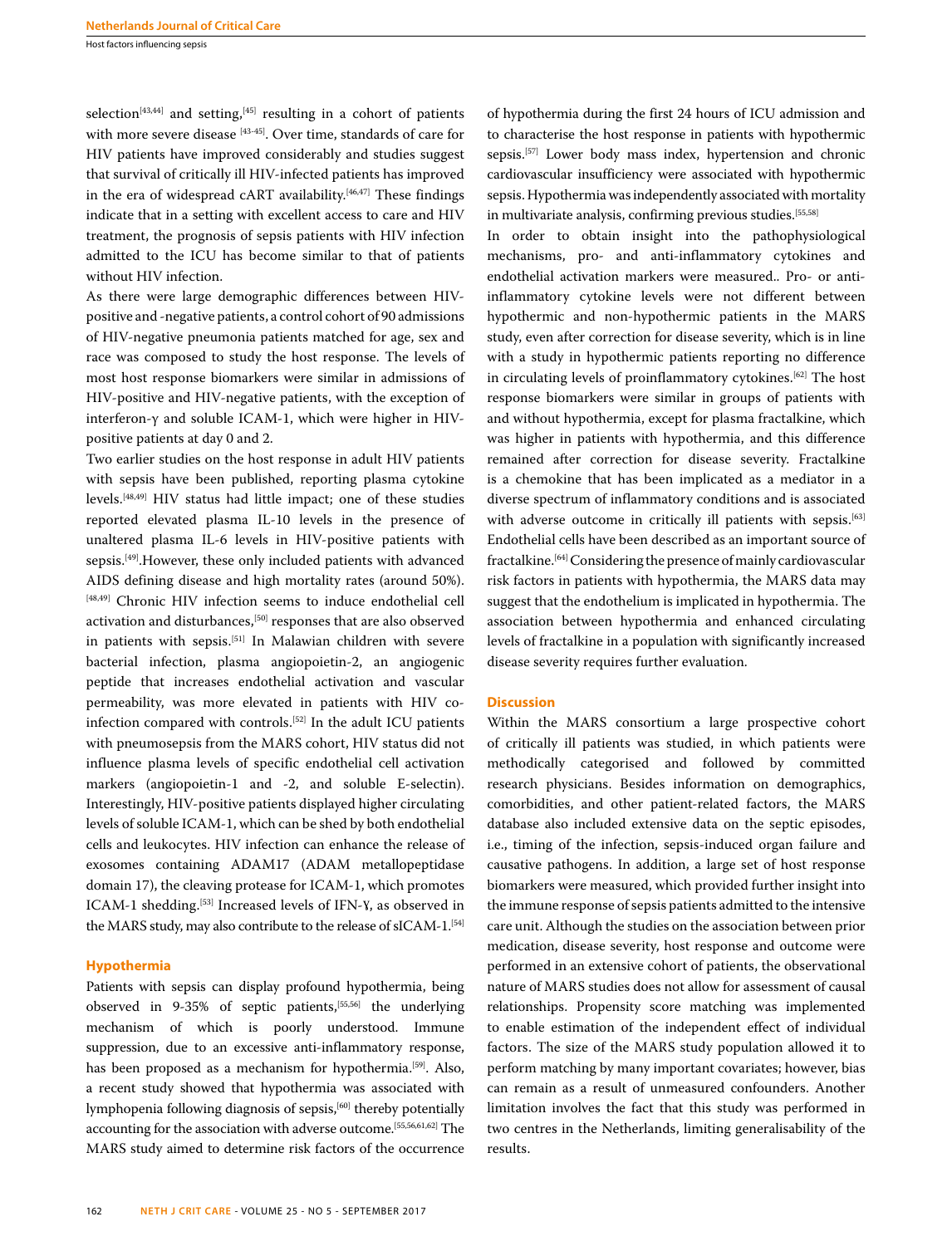#### **Conclusion**

In the future, the number of patients who will present with sepsis is likely to increase due to ageing of the population, aggressive therapies for chronic diseases (most notably cancer) and the emergence of multidrug resistant pathogens. As a consequence, the management of sepsis will remain an important issue in the years to come. In the MARS study several 'external' and host factors that might influence sepsis outcome and the accompanying host response were studied, particularly prior medication (antiplatelet agents, CCBs, statins) and comorbidity (HIV infection). None of these factors had a major impact on the host response to sepsis, while only the use of CCBs was associated with an altered (improved) outcome. In addition, the influence of an acute manifestation of severe infection (i.e., hypothermia) on sepsis outcome and the host response was examined, revealing an independent association between hypothermia and mortality without evidence for an altered immune response. Sepsis patients are heterogeneous in terms of comorbidity, age and host response, therefore adjuvant therapies for sepsis may differ from patient to patient. Great advances have been made in terms of understanding the pathogenesis of sepsis in recent years, and implementation of this increased knowledge in clinical practice will likely facilitate individualised treatment of patients with sepsis.

#### **Disclosures**

The authors declare that they have no conflict of interest. This research was performed within the framework of CTMM, the Center for Translational Molecular Medicine (www.ctmm.nl), project MARS (grant 04I-201). The sponsor CTMM was not involved in the design and conduction of the study; nor was the sponsor involved in collection, management, analysis, and interpretation of the data or preparation, review or approval of the manuscript.

#### **References**

- 1. Fleischmann C, Scherag A, Adhikari NK, et al. Assessment of Global Incidence and Mortality of Hospital-treated Sepsis. Current Estimates and Limitations. Am J Respir Crit Care Med. 2016;193:259-72.
- 2. Kaukonen KM, Bailey M, Suzuki S, Pilcher D, Bellomo R. Mortality related to severe sepsis and septic shock among critically ill patients in Australia and New Zealand, 2000-2012. JAMA. 2014;311:1308-16.
- 3. Kumar G, Kumar N, Taneja A, et al. Nationwide trends of severe sepsis in the 21st century (2000-2007). Chest. 2011;140:1223-31.
- 4. Mayr FB, Yende S, Angus DC. Epidemiology of severe sepsis. Virulence. 2014;5:4-11.
- 5. Gotts JE, Matthay MA. Sepsis: pathophysiology and clinical management. BMJ. 2016;353:i1585.
- 6. Angus DC, van der Poll T. Severe sepsis and septic shock. N Engl J Med. 2013;369:840-51.
- 7. Scicluna BP, Klein Klouwenberg PM, van Vught LA, et al. A molecular biomarker to diagnose community-acquired pneumonia on intensive care unit admission. Am J Respir Crit Care Med. 2015;192:826-35.
- 8. Klein Klouwenberg PM, Ong DS, Bos LD, et al. Interobserver agreement of Centers for Disease Control and Prevention criteria for classifying infections in critically ill patients. Crit Care Med. 2013;41:2373-8.
- 9. van Vught LA, Klein Klouwenberg PM, Spitoni C, et al. Incidence, Risk Factors, and Attributable Mortality of Secondary Infections in the Intensive Care Unit After Admission for Sepsis. JAMA. 2016;315:1469-79.
- 10. Ong DS, Bonten MJ, Safdari K, et al. Epidemiology, Management, and Risk-

Adjusted Mortality of ICU-Acquired Enterococcal Bacteremia. Clin Infect Dis. 2015:civ560.

- 11. Geboers DG, de Beer FM, Tuip-de Boer AM, et al. Plasma suPAR as a prognostic biological marker for ICU mortality in ARDS patients. Intensive Care Med. 2015;41:1281-90.
- 12. Martin GS, Mannino DM, Eaton S, Moss M. The epidemiology of sepsis in the United States from 1979 through 2000. N Engl J Med. 2003;348:1546-54.
- 13. Vincent JL, Rello J, Marshall J, et al. International study of the prevalence and outcomes of infection in intensive care units. JAMA. 2009;302:2323-9.
- 14. Terblanche M, Almog Y, Rosenson RS, Smith TS, Hackam DG. Statins: panacea for sepsis? Lancet Infect Dis. 2006;6:242-8.
- 15. Akinosoglou K, Alexopoulos D. Use of antiplatelet agents in sepsis: a glimpse into the future. Thromb Res. 2014;133:131-8.
- 16. de Stoppelaar SF, van 't Veer C, van der Poll T. The role of platelets in sepsis. Thromb Haemost. 2014;112:666-77.
- 17. Mekontso-Dessap A, Brun-Buisson C. Statins: the next step in adjuvant therapy for sepsis? Intensive Care Med. 2006;32:11-4.
- 18. Morrell CN, Aggrey AA, Chapman LM, Modjeski KL. Emerging roles for platelets as immune and inflammatory cells. Blood. 2014;123:2759-67.
- 19. Wiewel MA, de Stoppelaar SF, van Vught LA, et al. Chronic antiplatelet therapy is not associated with alterations in the presentation, outcome, or host response biomarkers during sepsis: a propensity-matched analysis. Intensive Care Med. 2016;42:352-60.
- 20. Tsai MJ, Ou SM, Shih CJ, et al. Association of prior antiplatelet agents with mortality in sepsis patients: a nationwide population-based cohort study. Intensive Care Med. 2015;41:806-13.
- 21. Valerio-Rojas JC, Jaffer IJ, Kor DJ, Gajic O, Cartin-Ceba R. Outcomes of severe sepsis and septic shock patients on chronic antiplatelet treatment: a historical cohort study. Crit Care Res Pract. 2013;2013:782573.
- 22. Otto GP, Sossdorf M, Boettel J, et al. Effects of low-dose acetylsalicylic acid and atherosclerotic vascular diseases on the outcome in patients with severe sepsis or septic shock. Platelets. 2013;24:480-5.
- 23. Eisen DP, Reid D, McBryde ES. Acetyl salicylic acid usage and mortality in critically ill patients with the systemic inflammatory response syndrome and sepsis. Crit Care Med. 2012;40:1761-7.
- 24. Sossdorf M, Otto GP, Boettel J, Winning J, Losche W. Benefit of low-dose aspirin and non-steroidal anti-inflammatory drugs in septic patients. Crit Care. 2013;17:402.
- 25. Kruger P, Bailey M, Bellomo R, et al. A multicenter randomized trial of atorvastatin therapy in intensive care patients with severe sepsis. Am J Respir Crit Care Med. 2013;187:743-50.
- 26. Ma Y, Wen X, Peng J, Lu Y, Guo Z, Lu J. Systematic review and meta-analysis on the association between outpatient statins use and infectious disease-related mortality. PLoS One. 2012;7:e51548.
- 27. Wan YD, Sun TW, Kan QC, Guan FX, Zhang SG. Effect of statin therapy on mortality from infection and sepsis: a meta-analysis of randomized and observational studies. Crit Care. 2014;18:R71.
- 28. National Heart L, Blood Institute ACTN, Truwit JD, et al. Rosuvastatin for sepsisassociated acute respiratory distress syndrome. N Engl J Med. 2014;370:2191-200.
- 29. Hotchkiss RS, Karl IE. Calcium: a regulator of the inflammatory response in endotoxemia and sepsis. New Horiz. 1996;4:58-71.
- 30. Bosson S, Kuenzig M, Schwartz SI. Verapamil improves cardiac function and increases survival in canine E. coli endotoxin shock. Circ Shock. 1985;16:307-16.
- 31. Wyska E. Pretreatment with R(+)-verapamil significantly reduces mortality and cytokine expression in murine model of septic shock. Int Immunopharmacol. 2009;9:478-90.
- 32. Song SK, Karl IE, Ackerman JJ, Hotchkiss RS. Increased intracellular Ca2+: a critical link in the pathophysiology of sepsis? Proc Natl Acad Sci U S A. 1993;90:3933-7.
- Bosson S, Kuenzig M, Schwartz SI. Increased survival with calcium antagonists in antibiotic-treated bacteremia. Circ Shock. 1986;19:69-74.
- 34. Wiewel MA, van Vught LA, Scicluna BP, et al. Prior Use of Calcium Channel Blockers Is Associated With Decreased Mortality in Critically Ill Patients With Sepsis; a Prospective Observational Study. Crit Care Med. 2017;45:454-463.
- 35. Liappis AP, Kan VL, Rochester CG, Simon GL. The effect of statins on mortality in patients with bacteremia. Clin Infect Dis. 2001;33:1352-7.
- 36. Morelli A, Ertmer C, Westphal M, et al. Effect of heart rate control with esmolol on hemodynamic and clinical outcomes in patients with septic shock: a randomized clinical trial. JAMA. 2013;310:1683-91.
- 37. Macchia A, Romero M, Comignani PD, et al. Previous prescription of beta-blockers is associated with reduced mortality among patients hospitalized in intensive care units for sepsis. Crit Care Med. 2012;40:2768-72.
- 38. Wu A, Good C, Downs JR, et al. The association of cardioprotective medications with pneumonia-related outcomes. PLoS One. 2014;9:e85797.
- 39. Kaplan JE, Hanson D, Dworkin MS, et al. Epidemiology of human immunodeficiency virus-associated opportunistic infections in the United States in the era of highly active antiretroviral therapy. Clin Infect Dis. 2000;30 Suppl 1:S5-14.
- 40. Huson MA, Stolp SM, van der Poll T, Grobusch MP. Community-acquired bacterial bloodstream infections in HIV-infected patients: a systematic review. Clin Infect Dis. 2014;58:79-92.